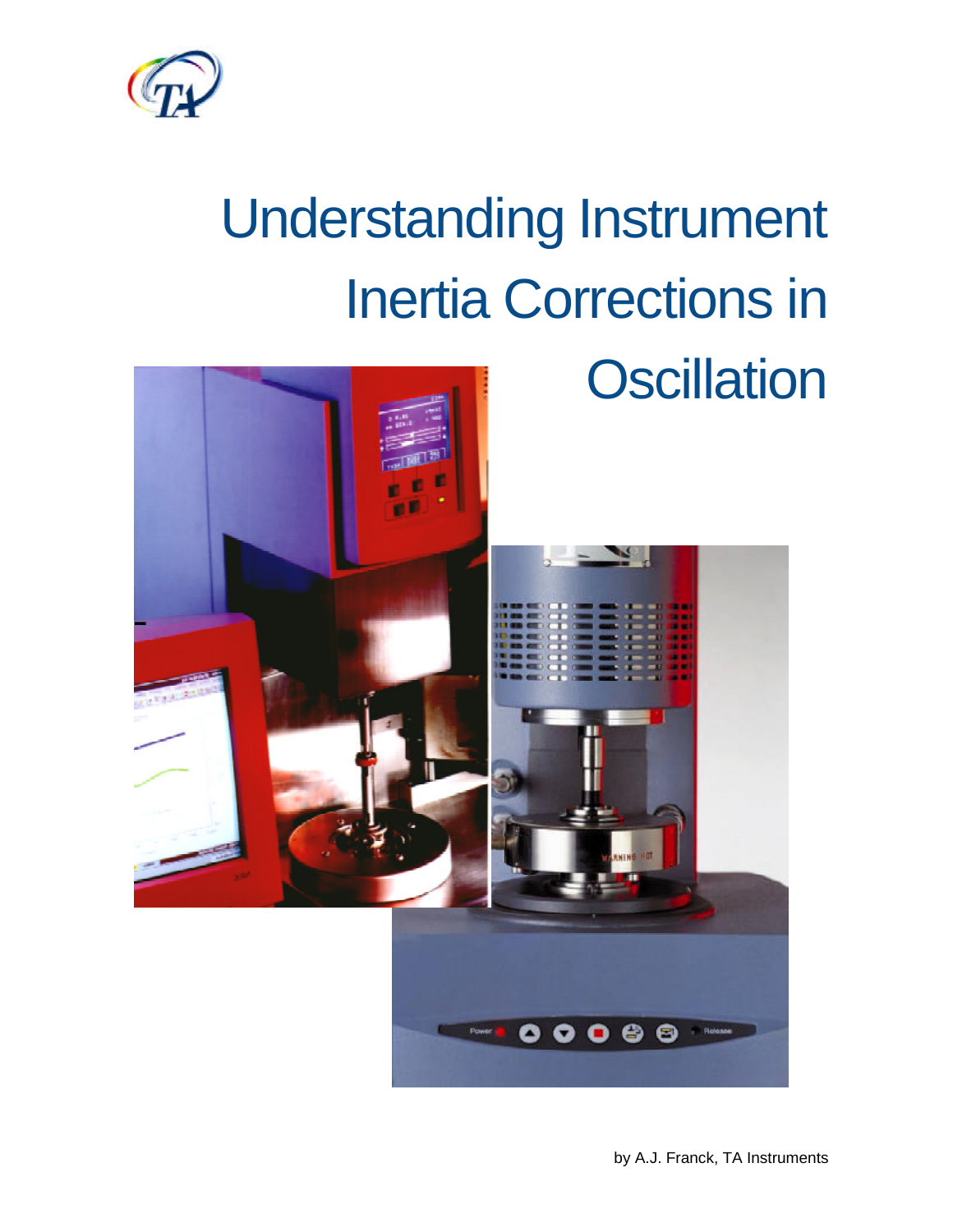

# **Instrument Inertia Correction during Dynamic Mechanical Testing**

## **Scope**

Results from oscillation tests performed with rotational rheometer can be corrupted due to huge instrument inertia contributions, related to the periodic acceleration and deceleration of the motor shaft. In a rheometer the torque output of the motor is composed of the torque required to overcome the instrument inertia and the torque deforming the sample. The torque contributions for inertia increase with the applied frequency to the power two and usually dominate the instrument response for low viscosity test samples. Rotational rheometers with a separate transducer are much less susceptible to inertia effects, since the sample torque is determined independently from the motor torque.

#### **Introduction**

Two types of rotational rheometers are commercially available. These rheometers were traditionally referred to as controlled strain (CR) or controlled stress (CS) rheometers. The controlled stress rheometer consists of a motor with a drive shaft and position sensor, supported by a "frictionless" bearing (Figure 1). In its native mode, the CS instrument applies a command torque in an open loop (no feed back) and measures the angular position. Since the expression "controlled stress" rheometer is used differently by different people, this type of rheometer will be referred to as single head (SH) rheometer in the following. The controlled strain or dual head (DH) rheometer consists of two separate elements, the motor providing the sample deformation and the torque transducer measuring the sample torque. In this design motor friction and motor inertia do not effect the torque measurement. How the instrument inertia does effect the test results for SH and DH rheometers and how inertia is corrected for, is the subject of the following sections.

### **Governing equations**

Neglecting the bearing friction, the command or measured torque for a SH rheometer is the



*Figure 1: Schematic diagram of a CS (SH) and a CR (DH) rheometer*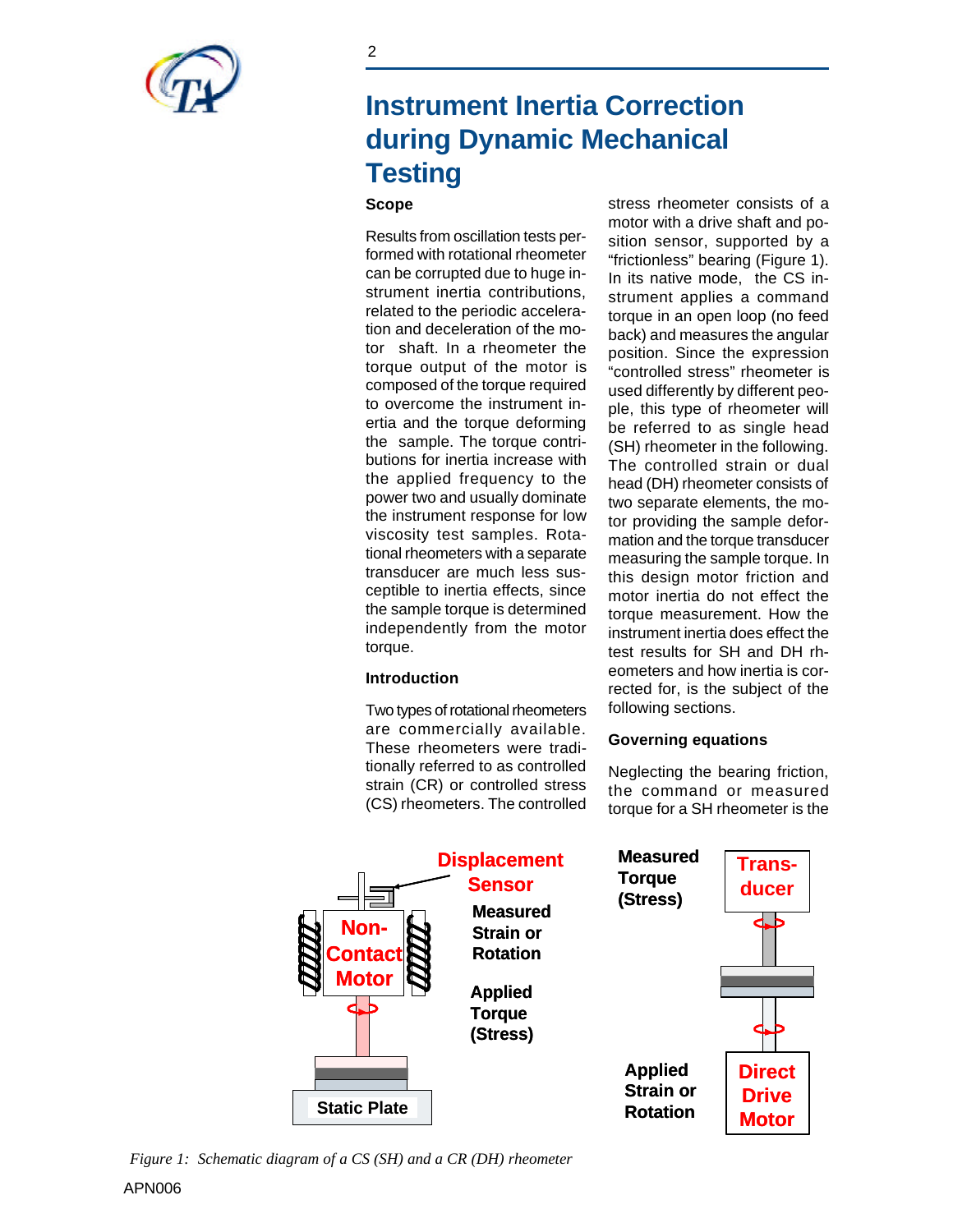sum of the torque necessary to deform the sample and the torque to overcome the inertia as shown in figure  $2<sup>(*)</sup>$ . The sample torque *M<sup>s</sup> \*=M<sup>o</sup> s exp{i(wt+d)* is

$$
I \longrightarrow J_{m}(t) = j_{s}(t)
$$
\n
$$
I \longrightarrow M_{m}(t)
$$
\n
$$
M_{m}^{*} = M_{s}^{*} + M_{t}^{*}
$$
\n
$$
M_{s}^{*} = \frac{G_{s}^{*}}{k_{g}} \mathbf{j}_{m}^{*}
$$
\n
$$
M_{t}^{*} = -I w \mathbf{j}_{m}^{*}
$$
\n
$$
M_{t}^{*} = -I w \mathbf{j}_{m}^{*}
$$
\n
$$
M_{m}^{*} = \frac{G_{s}^{*}}{k_{g}} \mathbf{j}_{m}^{*} - I w \mathbf{j}_{m}^{*} = \mathbf{j}_{m}^{*} \left( \frac{G_{s}^{*}}{k_{g}} - I w^{2} \right)
$$

*Figure 2: Torque balance for a single head rheometer*



Sample deform. :  $\boldsymbol{j}_m(t)$ - $\boldsymbol{j}_T(t)$ = $\boldsymbol{j}_s(t)$ 

$$
M_T^* = M_s^* + M_I^*
$$
  
\n
$$
M_s^* = \frac{G_s^*}{k_g} \left[ \mathbf{j}_m^* - \mathbf{j}_T^* \right]
$$
  
\n
$$
M_I^* = -I \mathbf{w}_J^2 \mathbf{j}_T^*
$$
  
\n
$$
M_T^* = \mathbf{j}_T^* / C_T
$$
  
\n
$$
M_T^* = \mathbf{j}_T^* / C_T = \frac{G_s^*}{k_g} \left[ \mathbf{j}_m^* - \mathbf{j}_T^* \right] - I \mathbf{w}_J^2 \mathbf{j}_T^*
$$

*Figure 3: Torque balance for a dual head rheometer with separate transducer*

the product of the material function (here the complex modulus) and the sample deformation, divided by the geometry constant  $k_{\rm g}$ . The inertia torque  $M_{\rm g}$ <sup>\*</sup> is the product of the moment of inertia *I* and the angular acceleration. The solution of the torque balance in figure 2 for an imposed sinusoidal torque is as follows:

$$
Gs+ = Gm+ + Iw2kg
$$
  
\n
$$
Gs* = Gm*
$$
 (1)

The sample storage modulus *G' s* is the sum of the real part of the measured modulus and an inertia correction term, which increases with the test frequency squared. The loss modulus is not corrected. The real and the imaginary parts of the measured modulus *G\*<sup>m</sup>* are obtained from the measured position  $j_{m}(t)$  =  $j^o_{m} cos(\omega t + d_m)$  and stress  $M_m(t)$ = *M<sup>o</sup> m cos(wt)* signals, using a cross correlation technique(\*\*) . *d<sup>m</sup>* is the measured phase or raw phase, *d* is the sample phase.

The torque balance for the DH rheometer is illustrated in figure 3. Due to the non-zero transducer compliance  $C_r$ , the sample deformation is the difference of the angular displacement of the motor and the transducer shaft. With the transducer compliance constant, the complex transducer torque  $M^*_{\phantom *T}$  is proportional to the complex transducer displacement *j\*<sup>T</sup> .* Transducer inertia contributions are small, because they are related to the transducer angular displacement  $j$   $_{\tau}$ (t). The solution of the torque balance for an imposed sinusoidal deformation is more complex than the solution for the SH rheometer. and both measured moduli,  $G_{\ \ m}^{\epsilon}$  and  $G_{\ \ m}^{\nu}$  have to be corrected for transducer compliance (*C<sup>T</sup>* ) and Inertia (*I*).

Force Rebalance Transducers (FRT) are quasi infinite stiff transducers below a test frequency of 100 rad/s and have a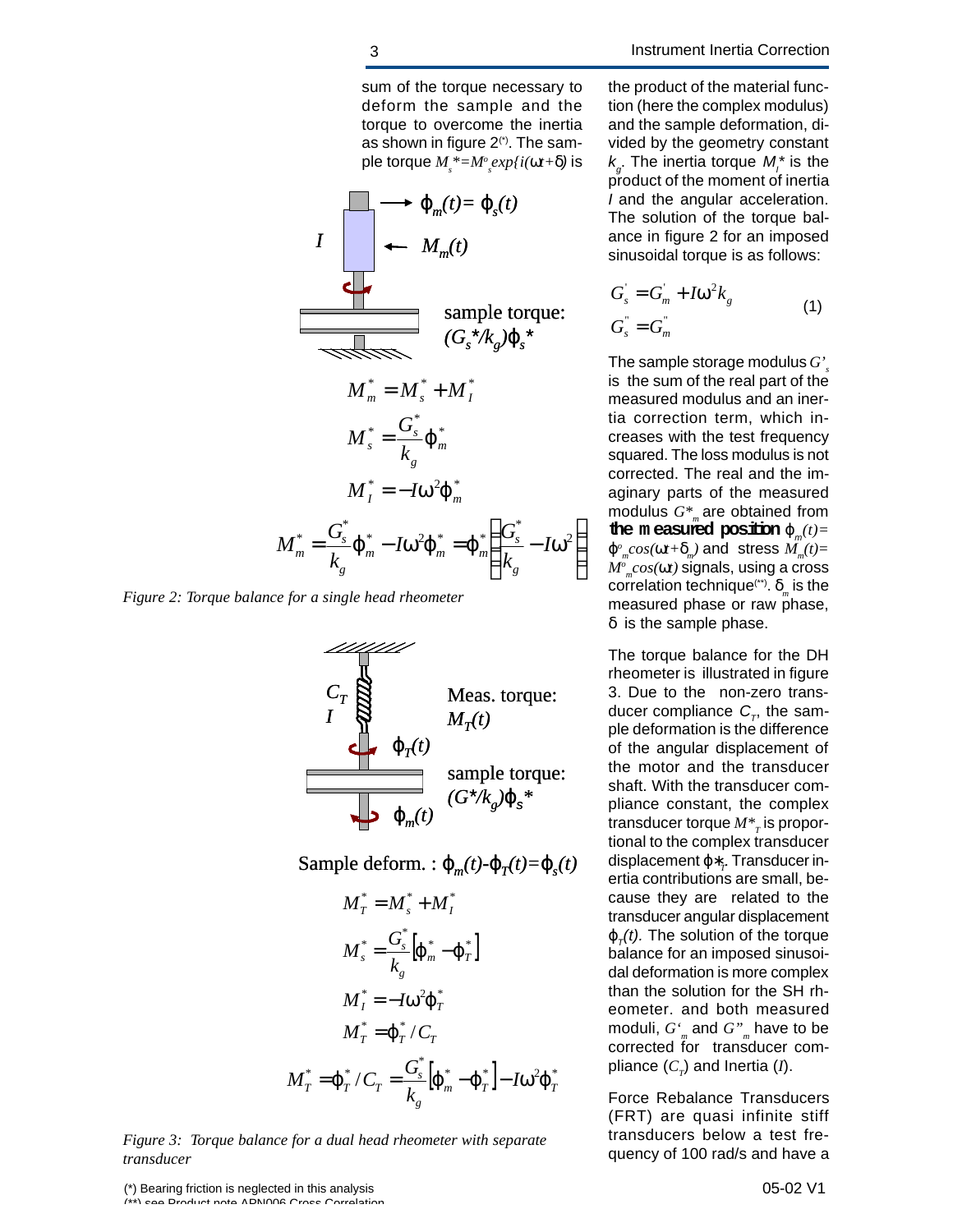

low compliance value  $C<sub>x</sub>$  (10<sup>-2</sup>) rad/Nm for the 1KFRTN1 at 10 rad/s). As a consequence the transducer displacement approches zero and so does the inertia term. The motor displacement is now proportional to the sample deformation.

$$
\begin{aligned}\n\mathbf{j} \stackrel{*}{\underset{r}{\uparrow}} & \to 0 \\
I \mathbf{w}^2 \mathbf{j} \stackrel{*}{\underset{r}{\uparrow}} & \to 0 \\
\mathbf{j} \stackrel{*}{\underset{s}{\smile}} & \to \mathbf{j} \stackrel{*}{\underset{m}{\smile}}\n\end{aligned} \tag{2}
$$

In this case, the measured loss and storage modulus and the phase angle are true material quantities.

$$
Gm' = Gs'
$$
  
\n
$$
Gm" = Gs"
$$
  
\n
$$
dm = d = \arctan\left(\frac{Gm"}{Gm'}\right)
$$
 (4)

 $(4)$ **Monitoring Instrument Inertia Effects**  $\bigg)$  $\left(G_{m}^{^{\mathrm{v}}} \middle/ \right)$ l  $=$ **d** =  $arctan\left(\frac{G_m^*}{G}\right)$ *m*  $d_m = d = \arctan\left(\frac{G_m}{G}\right)$ 

The best parameter to quantify the extend of inertia effects on the measured data is the ratio of inertia  $M_{_I}$  to sample torque  $M_{_S}$ , referred to as torque ratio (TR).

For DH rheometers, assuming the transducer scompliance is low and constant, the torque ratio depends only on the instrument parameters *I* and  $C_{\tau}$  as:



*Figure 4: Torque ratio for SH and DH rheometers*

$$
\frac{M_I}{M_s} = \frac{C_T I \mathbf{w}^2}{1 - C_T I \mathbf{w}^2}
$$
(5)

For SH rheometers, the torque ratio depends also on the test sample itself. For a Newtonian fluid, the torque ratio is inverse proportional to the material's viscosity.

$$
\frac{M_I}{M_s} = \frac{Iw^2 \mathbf{j}^*_{m} k_g}{G_{\mathbf{j}}^* \mathbf{j}^*_{m}} = \frac{Iw k_g}{\mathbf{h}}
$$
 (6)  

$$
G_s^* = \mathbf{h}w \text{ Newtonian}
$$

*s*

The torque ratio has been calculated for both types of rheometers as a function of frequency and is shown in figure 4. For SH rheometers the TR is a function of the material's viscosity and the instrument's moment of inertia. The torque ratio is equal to 1 (sample and inertia torque are the same) for the AR-G2 rheometer at approximately 1 rad/ s for a 6 mPa-s silicone oil.

The torque ratio of DH rheometers depends only on rheometer parameters. Since the FRT transducer is quasi infinite stiff, the inertia torque is orders of magnitude lower, than the sample torque. Note, that above 8 rad/s, the inertia torque increases stronger. At this point the transducer compliance  $C_{\tau}$  increases. Nevertheless for the standard 1KFRTN1 transducer, the contribution of inertia torque is only around 2-3% at a frequency of 100 rad/s .

Since the TR is direct proportional to *I*, it is important for SH rheometers to have a system inertia as low as possible. The torque ratio for a high inertia system (90 μmNs<sup>2</sup>) is shown for comparison in figure 4.

Another useful parameter to monitor the effect of inertia is the measured (raw) phase angle *d<sup>m</sup>* . If only inertia of the drive shaft is present  $G^*_{s} = 0$  (inertia dominates),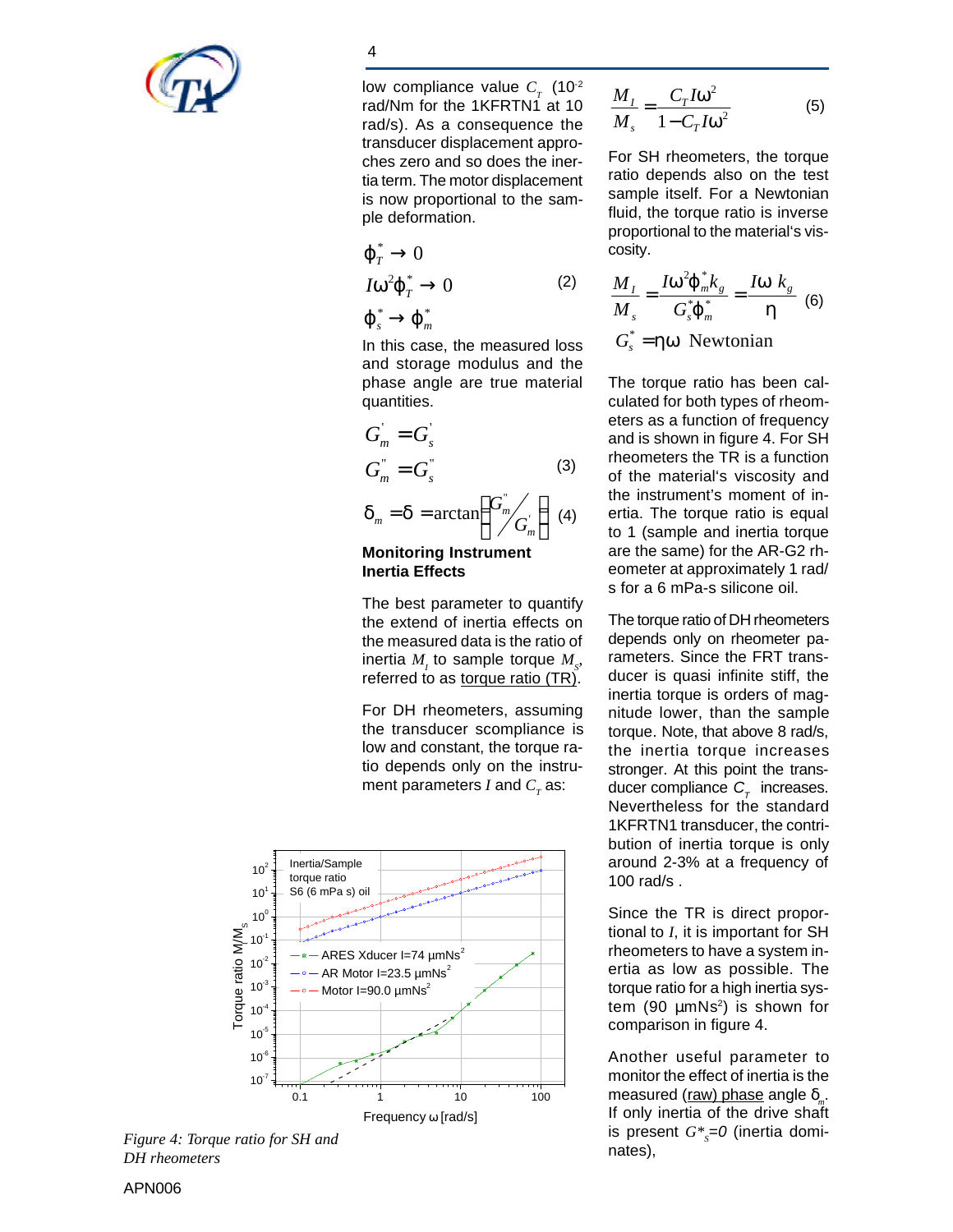

*Figure 5: Vector representation of inertia, measured and corrected modulus*

$$
G_m^* = -Iw^2
$$
  
\n
$$
M_m^* = -Iw^2 \mathbf{j}_m^*
$$
 (9)

The solution of this equation for a sinusoidal torque input *M\*m=M<sup>o</sup> m sinwt* is given as:

$$
\boldsymbol{j} (t) = -\boldsymbol{w}^2 \frac{M_m^o}{I} \sin(\boldsymbol{w}t)
$$

$$
= \boldsymbol{w}^2 \frac{M_m^o}{I} \sin(\boldsymbol{w}t + \boldsymbol{p})
$$
(10)

The measured phase shift between displacement and torque signal (raw phase) is  $\pi$ . Inertia shifts the phase angle to 180°, the phase angle for a Newtonian fluid is 90°.

Figure 5 shows the vector representation of the measured (*G\*<sup>m</sup>* ) and the sample (*G\*<sup>s</sup>* ) modulus for SH rheometers. If  $\mathsf{inertia}\ \mathsf{dominates}\ \mathsf{,}\ G\degree_{\mathscr{J}\!\!\mathsf{K}_g}\ \mathsf{and}\ G\degree_{\mathscr{J}\!\!\mathsf{K}_g}$  $k_{\rm g}$  go to zero, the term  $|I$ w<sup>2</sup> $|$  is ẽqual to  $|G_{_m}^{_**}/k_{_g}^{*}|$  and  $\delta_{_m}^{*}$  is π or 180°. The raw phase  $\delta_m$  is an-



*Figure 6: Complex viscosity of 3 silicone oils, measured on the ARES and the AR2000*

other monitor of the inertia contributions. Measurements, exhibiting a raw phase value above 175° need to be evaluated very carefully, as experimental errors and system corrections are much larger than the final test results.

To demonstrate the effects of inertia, oscillation measurements on three silicone oils between 3 and 1000 mPa-s have been performed in the frequency range from 0.1 to 500 rad/s. (Figure 6) The complex viscosity *h\**= *G\*<sup>s</sup>* / ω obtained with the DH rheometer (ARES) is constant over the complete frequency range for all three silicone oils. The SH rheometer provides good data for the 1000 cP oil, but shows a deviations for the 100 and 3 cP oil at 100 respectively 10 rad/s. The corresponding raw phase and corrected phase for the SH rheometer are shown in figure 7. For the 3 cP oil, the raw phase reaches a phase angle of 170° at 1 rad/s already. The corrected phase is wrong above 8 rad/s and the complex viscosity above 20 rad/s. What is the reason for the deviation of the corrected test results in SH rheometers?

#### **Inertia Correction**

From the equations (1) it is evident, that the instrument inertia contribution effects the storage modulus *G'*. The energy to overcome inertia is stored in the momentum of the rotation motor shaft, and is not dissipated. The increase of the complex viscosity in figure 6 with increasing frequency results from strong G' contributions under the given test conditions. For a more detailed investigation, the complex moduli *G'* and *G"* for a 6 mPa-s silicone oil (S6), were determined in an ARES and AR2000 rheometer. For a Newtonian fluid, no *G'* contributions are expected; as such the *G'* data obtained with the ARES are less than 0.1% of the *G"* values and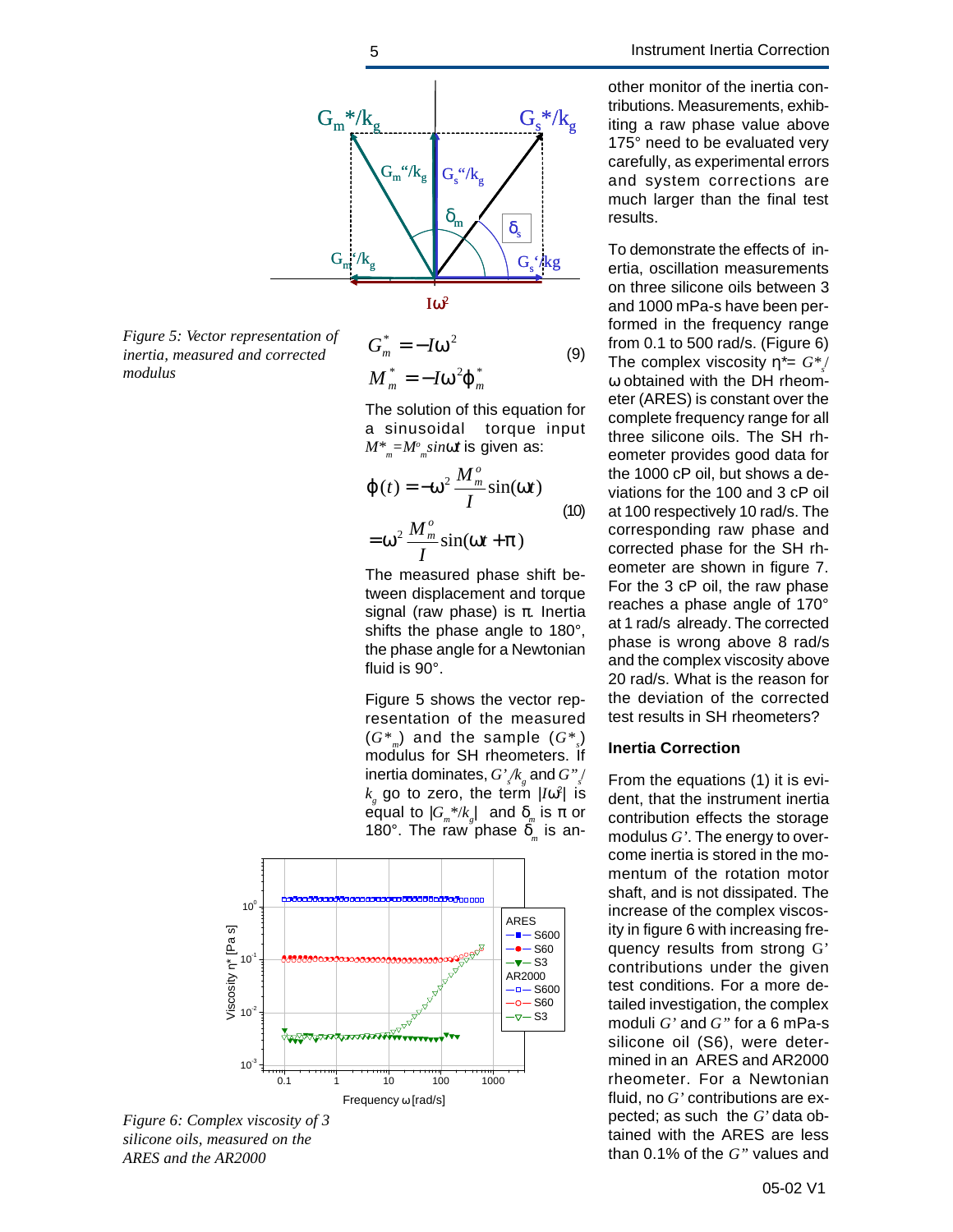





*Figure 7: Raw an corrected phase angle for 3 silicone oils measured with the AR2000.*

represent system noise. For the AR2000, the measured G' data are significant and show a plateau at low frequency. Above 10 rad/s the G' increases with the frequency to the power 2 and amounts to 20-30% of the complex modulusat 100 rad/s.

In SH rheometers, the correction of instrument inertia is orders of magnitude higher than for the DH rheometer. If inertia becomes dominant and the moment of inertia is only slightly under corrected, *G'* increases at a slope of two with frequency (Inertia torque depends on the product of the moment of inertia and the angular frequency squared).This is shown for a low viscosity silicone oil (S6) in figure 9. The instrument , the sample and inertia torque are plotted as a function of frequency. Both instrument and sample



*Figure 8: Dynamic moduli and phase angle for a 6 cP silicone oil measured with the ARES and AR2000 rheometer*

torque turn into large numbers with increasing frequency, while the sample torque remains small and is two orders of magnitude lower at 100 rad/s. The corrected phase decreases above 10 rad/ s. This means, that *G' s*  becomes more significant and increases with a slope of 2 (see also  $G^{\ast}_{s}$  for the AR2000 in figure 8). In this case, inerta contributions are under-corrected. A slight increase of the moment of inertia *I* by 0.1% changes the sample torque by 10% at 100 rad/s and  $G'$  even more  $(')$ . If the inertia is over-corrected, the sample phase becomes larger tan 90° and G' is negative.

In the DH rheometer, the situation is reversed. The inertia torque is in the order of 5 decades lower than the measured torque at low frequency and consequently, the sample torque is virtually identical to the measured torque. (figure 10). Above 8 rad/s the inertia torque increases faster with frequency (see also figure 4) - this is due to the decrease of the transducer's stiffness at higher ferquency. At 100 rad/s, the inertia torque is only 2.7% of the sample torque and inertia corrections can be neglected. Raw phase and sample phase are the same and stay at 90° throughout the frequency range up to 100 rad/s.

The impact of inertia contributions is significant when analysing weak structures in low viscosity fluids. The test sample in figure 11, a printing ink, is expected to have a light structure. In this graph the ink results are compared to the low viscosity silicone oil S6, measured with the ARES rheometer. The test temperature for the silicone oil was increased to match the viscosity of the ink at 20 °C. Therefore the *G"* data for the ink and the silicone oil measured on the AR2000 and the ARES rheometer superpose very well. The lowest curve is the *G'* of the sili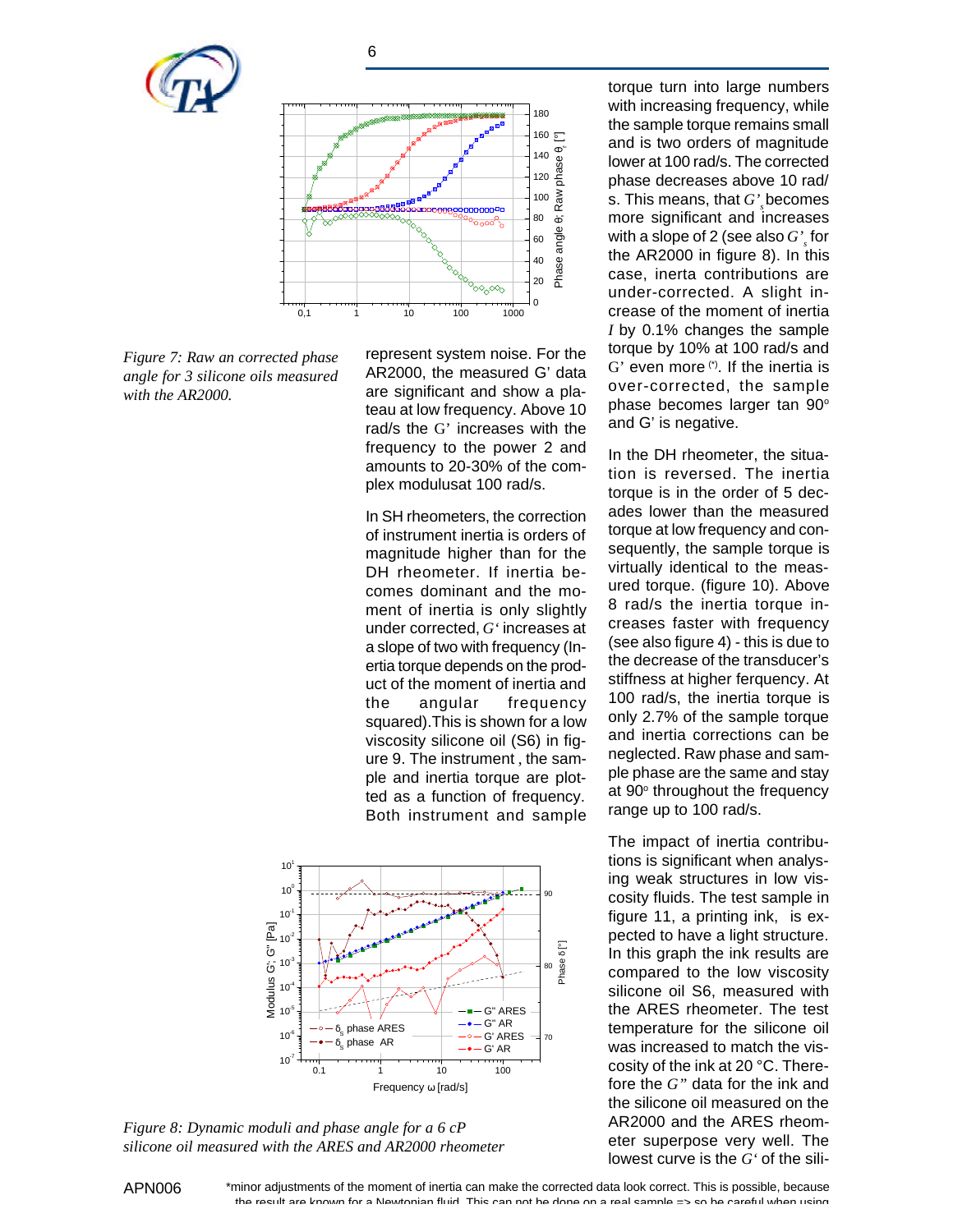cone oil and represents a kind of system "G' resolution". The upper *G'* curves are obtained for the ink. Clearly the *G'* data are higher then



*Figure 9: Measured, corrected modulus and inertia term for the S6 silicone oil measured with the AR2000*



*Figure 10: Measured, corrected modulus and inertia term for the S6 silicone oisilicone oil measured with the ARES*



*Figure 11: Dynamic moduli for a printing ink measured with ARES and AR2000*

for the silicone oil and the data obtained from the two instruments match quite well. This is surprising, considering the amount of correction necessary for the SH rheometer. The higher G' response for both SH and DH rheometer supports the existence of a slight structure for the printing ink.

How do SH and DH rheometer differentiate for this application?

The SH rheometer has to be calibrated in term of inertia and torque very carefully to be able to measure small values of G' of a low viscosity fluid. Slight deviations will cause significant variations of the final data - SH rheometers therefore are not reliable for this application. Carefull calibration and verification with a Newtonian oil is necessary.

The ARES with FRT transducer doesn't need any sophisticated calibration and inertia corrections up to 100 rad/s. Minor errors in the system setup parameters do not significantly effect the test results.

#### **Conclusions**

The ARES rheometer measures the dynamic properties from high to low viscosity up to 100 rad/s without major correction of the phase angle due to inertia effects. For the AR rheometer the sample response for low viscosity materials is only a small fraction of the measured  $G^*_{\;\;m}$  and  $\;$ a valid data correction can only be done after careful calibration of the system inertia and mapping of the instrument. As such, oscillation data obtained on non Newtonian low viscosity fluids can easily be corrupted. It is therefore an absolute must for SH rheometers to monitor the level of correction done to the measured data. Two parameters are available to be used, the ratio of inertia to sample torque or the measured (raw) phase.